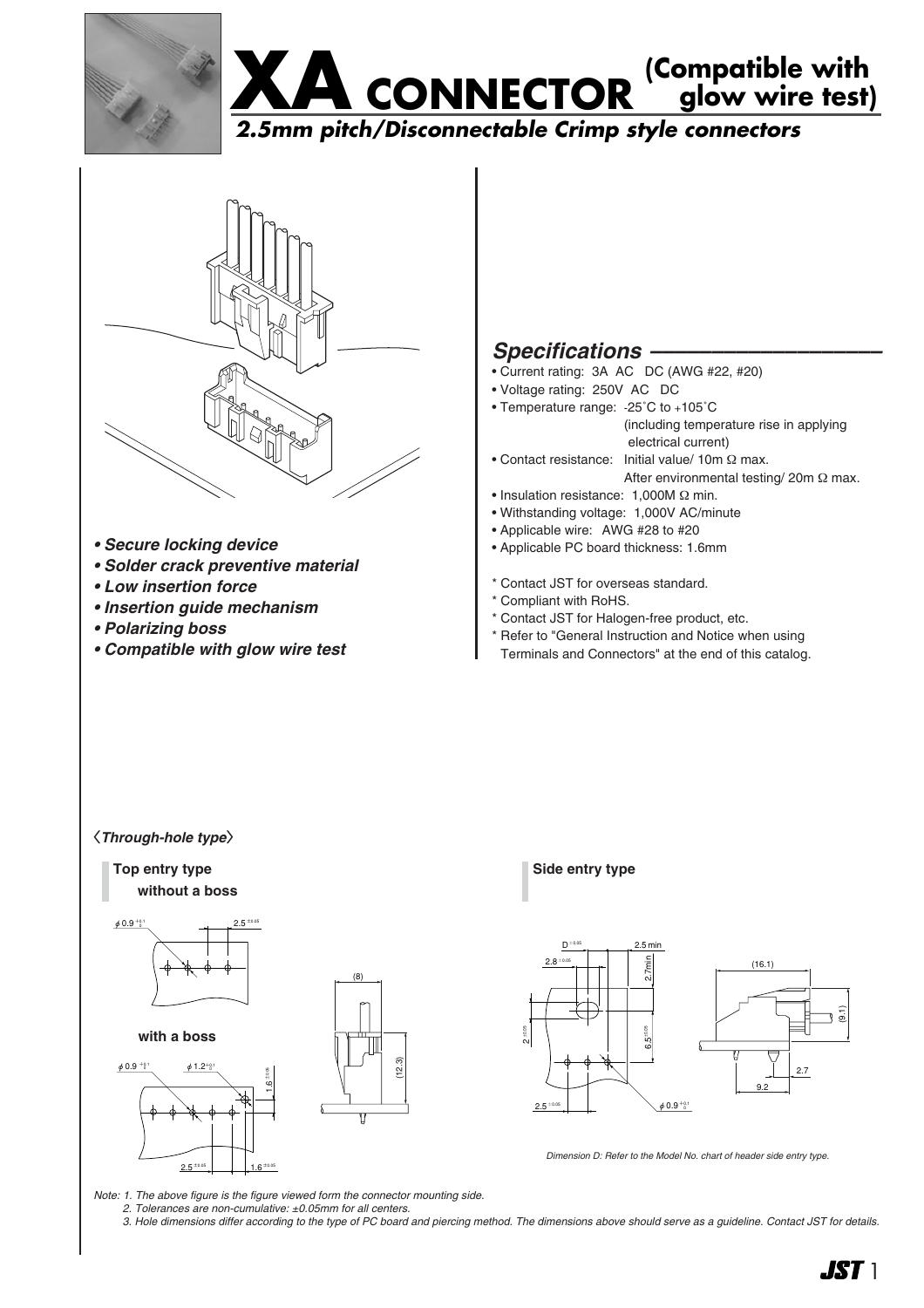# **XA CONNECTOR (Compatible with glow wire test)**





| Model No.             |                 |           |                      |                |
|-----------------------|-----------------|-----------|----------------------|----------------|
|                       | mm <sup>2</sup> | AWG#      | Insulation O.D. (mm) | $Q'$ ty / reel |
| SXA-001T-P0.6         | $0.08 - 0.33$   | $28 - 22$ | $0.8 - 1.9$          | 8,000          |
| <b>SXA-01T-P0.6</b>   | $0.22 - 0.5$    | $24 - 20$ | $1.5 - 1.9$          | 8.000          |
| <b>SXA-001T-P0.6L</b> | $0.13 - 0.33$   | $26 - 22$ | $1.3 - 1.7$          | 8,000          |
|                       |                 |           |                      |                |

Material and Finish

Phosphor bronze, tin-plated (reflow treatment)

*RoHS compliance*

*Note :1. SXA-001T-P0.6L is low-insertion force type contact, for easier insertion/withdrawal, which would be less resistant to the vibration. The crimp height is different from the standard contact.*

*Note :2. Contact JST for gold-plated products.* 

| Contact               |  | Crimping | Applicator       |                   |                            |  |
|-----------------------|--|----------|------------------|-------------------|----------------------------|--|
|                       |  | machine  | Crimp applicator | <b>Dies</b>       | Crimp applicator with dies |  |
| SXA-001T-P0.6         |  | MKS-L    | MK/SXA/M-001-06  | APLMK SXA/M001-06 |                            |  |
|                       |  | AP-K2N   | *MKS-SC          | SC/SXA/M-001-06   | APLSC SXA/M001-06          |  |
| <b>SXA-001T-P0.6L</b> |  | MKS-L    | MK/SXA-001-06L   | APLMK SXA001-06L  |                            |  |
|                       |  | *MKS-SC  | SC/SXA-001-06L   | APLSC SXA001-06L  |                            |  |

|  | Contact                                                                                                                                                                                                                                                                                                     | Crimping | Applicator                 |      |                                 |  |  |
|--|-------------------------------------------------------------------------------------------------------------------------------------------------------------------------------------------------------------------------------------------------------------------------------------------------------------|----------|----------------------------|------|---------------------------------|--|--|
|  |                                                                                                                                                                                                                                                                                                             |          | machine   Crimp applicator | Dies | Crimp applicator with dies      |  |  |
|  | <b>SXA-01T-P0.6</b>                                                                                                                                                                                                                                                                                         | AP-K2N   | MKS-L                      |      | MK/SXA/M-01-06 APLMK SXA/M01-06 |  |  |
|  |                                                                                                                                                                                                                                                                                                             |          | *MKS-SC                    |      | SC/SXA/M-01-06 APLSC SXA/M01-06 |  |  |
|  | $\mathbf{A}$ , $\mathbf{A}$ , $\mathbf{A}$ , $\mathbf{A}$ , $\mathbf{A}$ , $\mathbf{A}$ , $\mathbf{A}$ , $\mathbf{A}$ , $\mathbf{A}$ , $\mathbf{A}$ , $\mathbf{A}$ , $\mathbf{A}$ , $\mathbf{A}$ , $\mathbf{A}$ , $\mathbf{A}$ , $\mathbf{A}$ , $\mathbf{A}$ , $\mathbf{A}$ , $\mathbf{A}$ , $\mathbf{A}$ , |          |                            |      |                                 |  |  |

*Note: \*Strip-crimp applicator*

## *Housing*



| <b>Circuits</b> | Model No.       | Dimensions (mm) |              | $Q'$ ty / |  |  |  |
|-----------------|-----------------|-----------------|--------------|-----------|--|--|--|
|                 |                 | A               | <sub>B</sub> | bag       |  |  |  |
| $\overline{2}$  | XARP-02V-WGT4   | 2.5             | 7.3          | 1,000     |  |  |  |
| 3               | XARP-03V-WGT4   | 5.0             | 9.8          | 1,000     |  |  |  |
| 4               | XARP-04V-WGT4   | 7.5             | 12.3         | 1,000     |  |  |  |
| 5               | XARP-05V-WGT4   | 10.0            | 14.8         | 1,000     |  |  |  |
| 6               | XARP-06V-WGT4   | 12.5            | 17.3         | 1,000     |  |  |  |
| 7               | XARP-07V-WGT4   | 15.0            | 19.8         | 1,000     |  |  |  |
| 8               | XARP-08V-WGT4   | 17.5            | 22.3         | 1,000     |  |  |  |
| 9               | XARP-09V-WGT4   | 20.0            | 24.8         | 1,000     |  |  |  |
| 10              | XARP-10V-WGT4   | 22.5            | 27.3         | 1,000     |  |  |  |
| 11              | XARP-11V-WGT4   | 25.0            | 29.8         | 1,000     |  |  |  |
| 12              | XARP-12V-WGT4   | 27.5            | 32.3         | 1,000     |  |  |  |
| 13              | XARP-13V-WGT4   | 30.0            | 34.8         | 1,000     |  |  |  |
| 14              | XARP-14V-WGT4   | 32.5            | 37.3         | 1,000     |  |  |  |
| 15              | XARP-15V-WGT4   | 35.0            | 39.8         | 1,000     |  |  |  |
|                 | <b>Material</b> |                 |              |           |  |  |  |

PA 66/6, UL94V-0, natural (white)

*RoHS compliance*

# *Retainer*



| <b>Circuits</b> | Model No.      | A    | $Q'$ ty / bag |  |
|-----------------|----------------|------|---------------|--|
| $\overline{2}$  | <b>XMS-02V</b> | 2.5  | 1,000         |  |
| 3               | <b>XMS-03V</b> | 5.0  | 1,000         |  |
| 4               | <b>XMS-04V</b> | 7.5  | 1,000         |  |
| 5               | <b>XMS-05V</b> | 10.0 | 1,000         |  |
| 6               | <b>XMS-06V</b> | 12.5 | 1,000         |  |
| $\overline{7}$  | <b>XMS-07V</b> | 15.0 | 1,000         |  |
| 8               | <b>XMS-08V</b> | 17.5 | 1,000         |  |
| 9               | <b>XMS-09V</b> | 20.0 | 1,000         |  |
| 10              | <b>XMS-10V</b> | 22.5 | 1,000         |  |
| 11              | <b>XMS-11V</b> | 25.0 | 1,000         |  |
| 12              | <b>XMS-12V</b> | 27.5 | 1,000         |  |
| 13              | <b>XMS-13V</b> | 30.0 | 1,000         |  |
| 14              | <b>XMS-14V</b> | 32.5 | 1,000         |  |
| 15              | <b>XMS-15V</b> | 35.0 | 1,000         |  |
| <b>Material</b> |                |      |               |  |

*RoHS compliance*